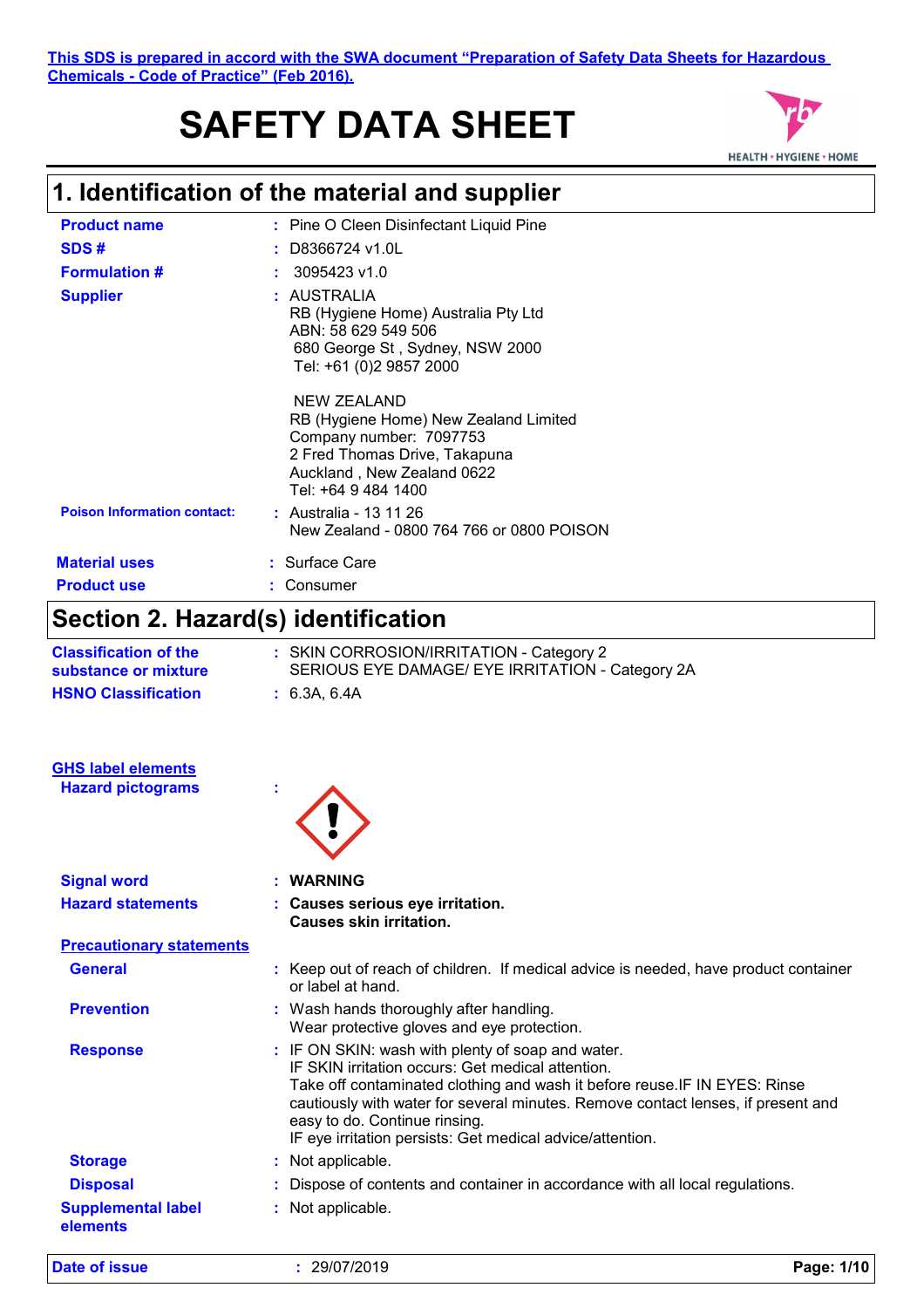# **Section 2. Hazard(s) identification**

**Other hazards which do not :** None known. **result in classification**

# **Section 3. Composition and ingredient information**

**Substance/mixture :**

Mixture

| <b>Ingredient name</b>                                                                  | $\%$ (w/w) | <b>CAS number</b>       |
|-----------------------------------------------------------------------------------------|------------|-------------------------|
| quaternary ammonium compounds, benzyl-C8-18-alkyldimethyl, chlorides  ≤1.8<br>Terpineol | ≲3         | 68424-85-1<br>8000-41-7 |

 **Other Non-hazardous ingredients to 100%**

**Occupational exposure limits, if available, are listed in Section 8.**

### **Section 4. First aid measures**

#### **Description of necessary first aid measures**

| <b>Eye contact</b>  | : Immediately flush eyes with plenty of water, occasionally lifting the upper and lower<br>eyelids. Check for and remove any contact lenses. Continue to rinse for at least 10<br>minutes. Get medical attention.                                                                                                                                                                                                                                                                                                                                                                                                                                                                                                                                                                                                            |
|---------------------|------------------------------------------------------------------------------------------------------------------------------------------------------------------------------------------------------------------------------------------------------------------------------------------------------------------------------------------------------------------------------------------------------------------------------------------------------------------------------------------------------------------------------------------------------------------------------------------------------------------------------------------------------------------------------------------------------------------------------------------------------------------------------------------------------------------------------|
| <b>Inhalation</b>   | : Remove victim to fresh air and keep at rest in a position comfortable for breathing.<br>If not breathing, if breathing is irregular or if respiratory arrest occurs, provide<br>artificial respiration or oxygen by trained personnel. It may be dangerous to the<br>person providing aid to give mouth-to-mouth resuscitation. Get medical attention if<br>adverse health effects persist or are severe. If unconscious, place in recovery<br>position and get medical attention immediately. Maintain an open airway. Loosen<br>tight clothing such as a collar, tie, belt or waistband.                                                                                                                                                                                                                                 |
| <b>Skin contact</b> | : Flush contaminated skin with plenty of water. Remove contaminated clothing and<br>shoes. Continue to rinse for at least 10 minutes. Get medical attention. Wash<br>clothing before reuse. Clean shoes thoroughly before reuse.                                                                                                                                                                                                                                                                                                                                                                                                                                                                                                                                                                                             |
| <b>Ingestion</b>    | : Wash out mouth with water. Remove dentures if any. Remove victim to fresh air<br>and keep at rest in a position comfortable for breathing. If material has been<br>swallowed and the exposed person is conscious, give small quantities of water to<br>drink. Stop if the exposed person feels sick as vomiting may be dangerous. Do not<br>induce vomiting unless directed to do so by medical personnel. If vomiting occurs,<br>the head should be kept low so that vomit does not enter the lungs. Get medical<br>attention if adverse health effects persist or are severe. Never give anything by<br>mouth to an unconscious person. If unconscious, place in recovery position and get<br>medical attention immediately. Maintain an open airway. Loosen tight clothing such<br>as a collar, tie, belt or waistband. |

**Most important symptoms/effects, acute and delayed**

| Date of issue                         | : 29/07/2019                                                                               | Page: 2/10 |
|---------------------------------------|--------------------------------------------------------------------------------------------|------------|
| <b>Skin contact</b>                   | Adverse symptoms may include the following:<br>irritation<br>redness                       |            |
| <b>Inhalation</b>                     | : No specific data.                                                                        |            |
| Eye contact                           | : Adverse symptoms may include the following:<br>pain or irritation<br>watering<br>redness |            |
| <b>Over-exposure signs/symptoms</b>   |                                                                                            |            |
| <b>Ingestion</b>                      | : No known significant effects or critical hazards.                                        |            |
| <b>Skin contact</b>                   | : Causes skin irritation.                                                                  |            |
| <b>Inhalation</b>                     | : No known significant effects or critical hazards.                                        |            |
| Eye contact                           | : Causes serious eye irritation.                                                           |            |
| <b>Potential acute health effects</b> |                                                                                            |            |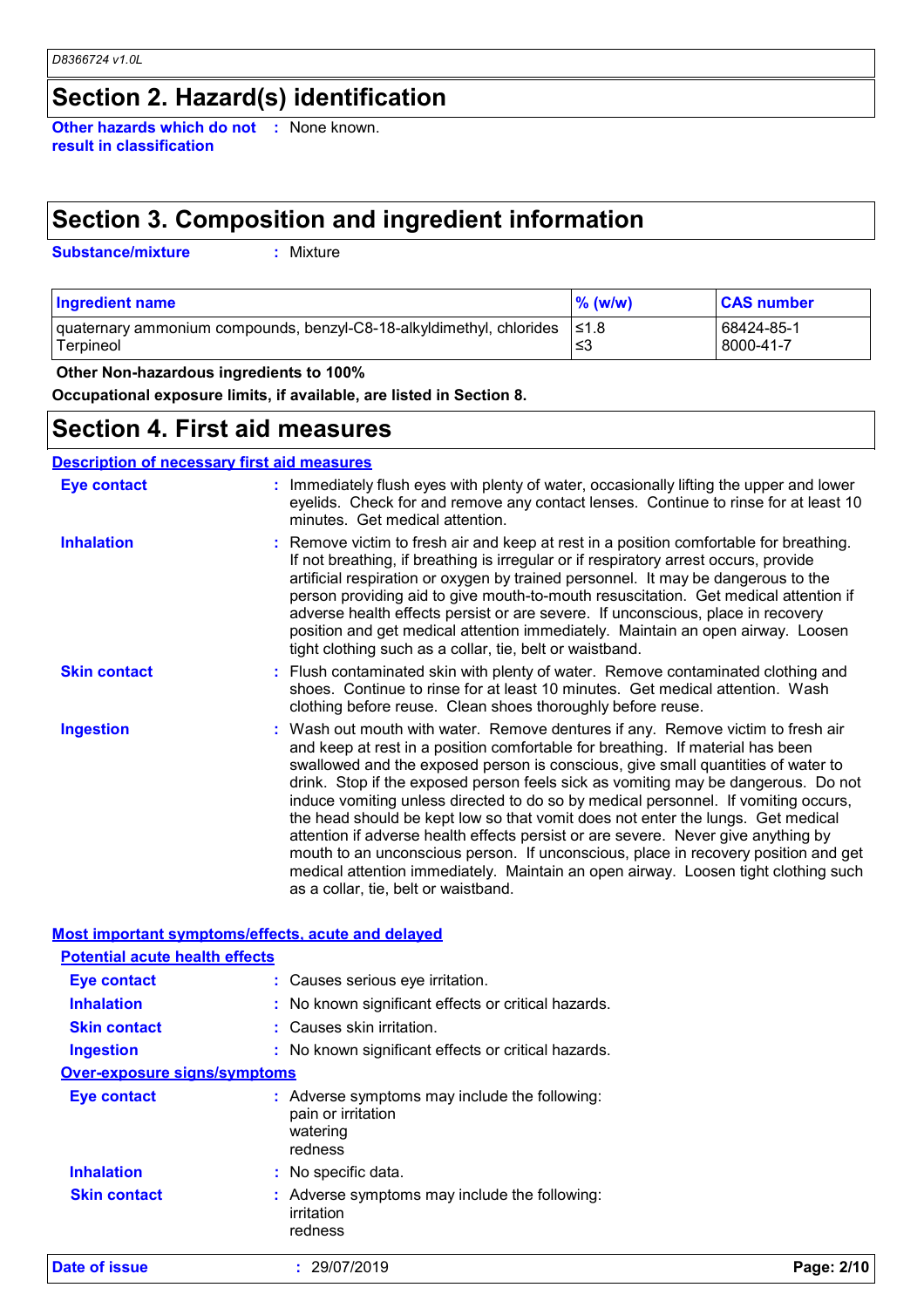### **Section 4. First aid measures**

| <b>Ingestion</b>                  | : No specific data.                                                                                                                                                           |
|-----------------------------------|-------------------------------------------------------------------------------------------------------------------------------------------------------------------------------|
|                                   | Indication of immediate medical attention and special treatment needed, if necessary                                                                                          |
| <b>Notes to physician</b>         | : Treat symptomatically. Contact poison treatment specialist immediately if large<br>quantities have been ingested or inhaled.                                                |
| <b>Specific treatments</b>        | : No specific treatment.                                                                                                                                                      |
| <b>Protection of first-aiders</b> | : No action shall be taken involving any personal risk or without suitable training. It<br>may be dangerous to the person providing aid to give mouth-to-mouth resuscitation. |

**See toxicological information (Section 11)**

#### **Section 5. Fire-fighting measures :** Promptly isolate the scene by removing all persons from the vicinity of the incident if there is a fire. No action shall be taken involving any personal risk or without suitable training. **Hazardous thermal decomposition products Specific hazards arising from the chemical** No specific data. **: :** In a fire, hazardous decomposition products may be produced. Fire-fighters should wear appropriate protective equipment and self-contained **:** breathing apparatus (SCBA) with a full face-piece operated in positive pressure mode. **Special protective actions for fire-fighters** Use an extinguishing agent suitable for the surrounding fire. **: Extinguishing media :** None known. **Suitable extinguishing media Unsuitable extinguishing media Special protective actions for fire-fighters**

### **Section 6. Accidental release measures**

| <b>Personal precautions, protective equipment and emergency procedures</b> |  |                                                                                                                                                                                                                                                                                                                                                                                                                  |
|----------------------------------------------------------------------------|--|------------------------------------------------------------------------------------------------------------------------------------------------------------------------------------------------------------------------------------------------------------------------------------------------------------------------------------------------------------------------------------------------------------------|
| For non-emergency<br>personnel                                             |  | : No action shall be taken involving any personal risk or without suitable training.<br>Evacuate surrounding areas. Keep unnecessary and unprotected personnel from<br>entering. Do not touch or walk through spilled material. Avoid breathing vapor or<br>mist. Provide adequate ventilation. Wear appropriate respirator when ventilation is<br>inadequate. Put on appropriate personal protective equipment. |
|                                                                            |  | For emergency responders : If specialized clothing is required to deal with the spillage, take note of any<br>information in Section 8 on suitable and unsuitable materials. See also the<br>information in "For non-emergency personnel".                                                                                                                                                                       |
| <b>Environmental precautions</b>                                           |  | : Avoid dispersal of spilled material and runoff and contact with soil, waterways,<br>drains and sewers. Inform the relevant authorities if the product has caused<br>environmental pollution (sewers, waterways, soil or air).                                                                                                                                                                                  |
| <b>Methods and materials for containment and cleaning up</b>               |  |                                                                                                                                                                                                                                                                                                                                                                                                                  |
| <b>Small spill</b>                                                         |  | : Stop leak if without risk. Move containers from spill area. Dilute with water and mop<br>up if water-soluble. Alternatively, or if water-insoluble, absorb with an inert dry<br>material and place in an appropriate waste disposal container. Dispose of via a<br>licensed waste disposal contractor.                                                                                                         |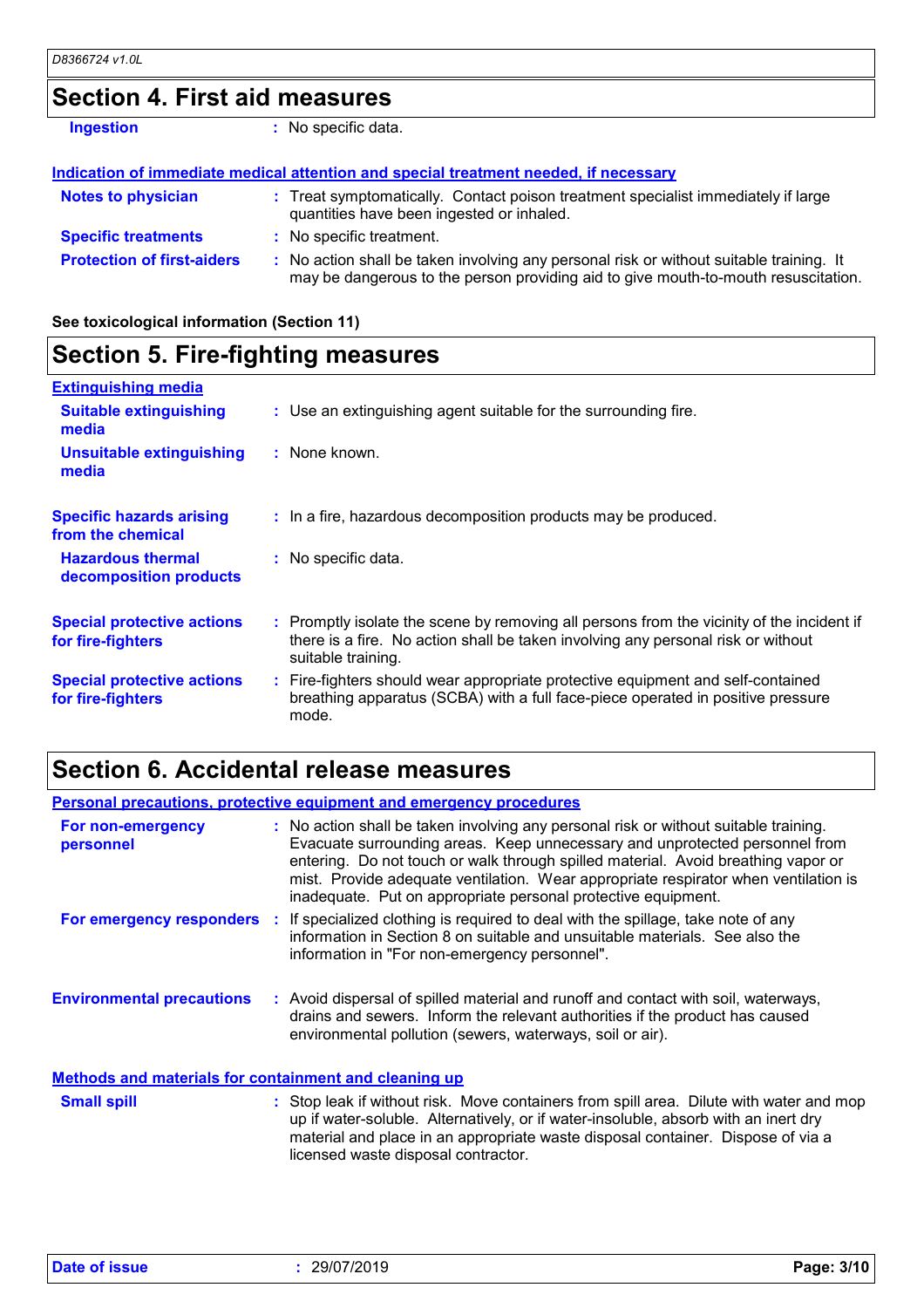# **Section 6. Accidental release measures**

| <b>Large spill</b> | : Stop leak if without risk. Move containers from spill area. Approach release from<br>upwind. Prevent entry into sewers, water courses, basements or confined areas.<br>Wash spillages into an effluent treatment plant or proceed as follows. Contain and<br>collect spillage with non-combustible, absorbent material e.g. sand, earth,<br>vermiculite or diatomaceous earth and place in container for disposal according to |
|--------------------|----------------------------------------------------------------------------------------------------------------------------------------------------------------------------------------------------------------------------------------------------------------------------------------------------------------------------------------------------------------------------------------------------------------------------------|
|                    | local regulations (see Section 13). Dispose of via a licensed waste disposal<br>contractor. Contaminated absorbent material may pose the same hazard as the<br>spilled product. Note: see Section 1 for emergency contact information and Section<br>13 for waste disposal.                                                                                                                                                      |

**See Section 1 for emergency contact information. See Section 8 for information on appropriate personal protective equipment. See Section 13 for additional waste treatment information.**

# **Section 7. Handling and storage**

**Precautions for safe handling**

| <b>Protective measures</b>                                                       | : Put on appropriate personal protective equipment (see Section 8). Do not ingest.<br>Avoid contact with eyes, skin and clothing. Avoid breathing vapor or mist. Keep in<br>the original container or an approved alternative made from a compatible material,<br>kept tightly closed when not in use. Empty containers retain product residue and<br>can be hazardous. Do not reuse container.                                                                                                               |
|----------------------------------------------------------------------------------|---------------------------------------------------------------------------------------------------------------------------------------------------------------------------------------------------------------------------------------------------------------------------------------------------------------------------------------------------------------------------------------------------------------------------------------------------------------------------------------------------------------|
| <b>Advice on general</b><br>occupational hygiene                                 | : Eating, drinking and smoking should be prohibited in areas where this material is<br>handled, stored and processed. Workers should wash hands and face before<br>eating, drinking and smoking. Remove contaminated clothing and protective<br>equipment before entering eating areas. See also Section 8 for additional<br>information on hygiene measures.                                                                                                                                                 |
| <b>Conditions for safe storage,</b><br>including any<br><b>incompatibilities</b> | : Store in accordance with local regulations. Store in original container protected<br>from direct sunlight in a dry, cool and well-ventilated area, away from incompatible<br>materials (see Section 10) and food and drink. Keep container tightly closed and<br>sealed until ready for use. Containers that have been opened must be carefully<br>resealed and kept upright to prevent leakage. Do not store in unlabeled containers.<br>Use appropriate containment to avoid environmental contamination. |

### **Section 8. Exposure controls and personal protection**

| <b>Control parameters</b>                         |                                                                                                                                                                                                                                                                                                                                                                                                   |
|---------------------------------------------------|---------------------------------------------------------------------------------------------------------------------------------------------------------------------------------------------------------------------------------------------------------------------------------------------------------------------------------------------------------------------------------------------------|
| <b>Australia</b>                                  |                                                                                                                                                                                                                                                                                                                                                                                                   |
| <b>Occupational exposure limits</b>               |                                                                                                                                                                                                                                                                                                                                                                                                   |
| None.                                             |                                                                                                                                                                                                                                                                                                                                                                                                   |
| <b>New Zealand</b>                                |                                                                                                                                                                                                                                                                                                                                                                                                   |
| <b>Occupational exposure limits</b>               | : No exposure standard allocated.                                                                                                                                                                                                                                                                                                                                                                 |
| <b>Appropriate engineering</b><br><b>controls</b> | : Good general ventilation should be sufficient to control worker exposure to airborne<br>contaminants.                                                                                                                                                                                                                                                                                           |
| <b>Environmental exposure</b><br><b>controls</b>  | : Emissions from ventilation or work process equipment should be checked to ensure<br>they comply with the requirements of environmental protection legislation. In some<br>cases, fume scrubbers, filters or engineering modifications to the process<br>equipment will be necessary to reduce emissions to acceptable levels.                                                                   |
| <b>Individual protection measures</b>             |                                                                                                                                                                                                                                                                                                                                                                                                   |
| <b>Hygiene measures</b>                           | : Wash hands, forearms and face thoroughly after handling chemical products, before<br>eating, smoking and using the lavatory and at the end of the working period.<br>Appropriate techniques should be used to remove potentially contaminated clothing.<br>Wash contaminated clothing before reusing. Ensure that eyewash stations and<br>safety showers are close to the workstation location. |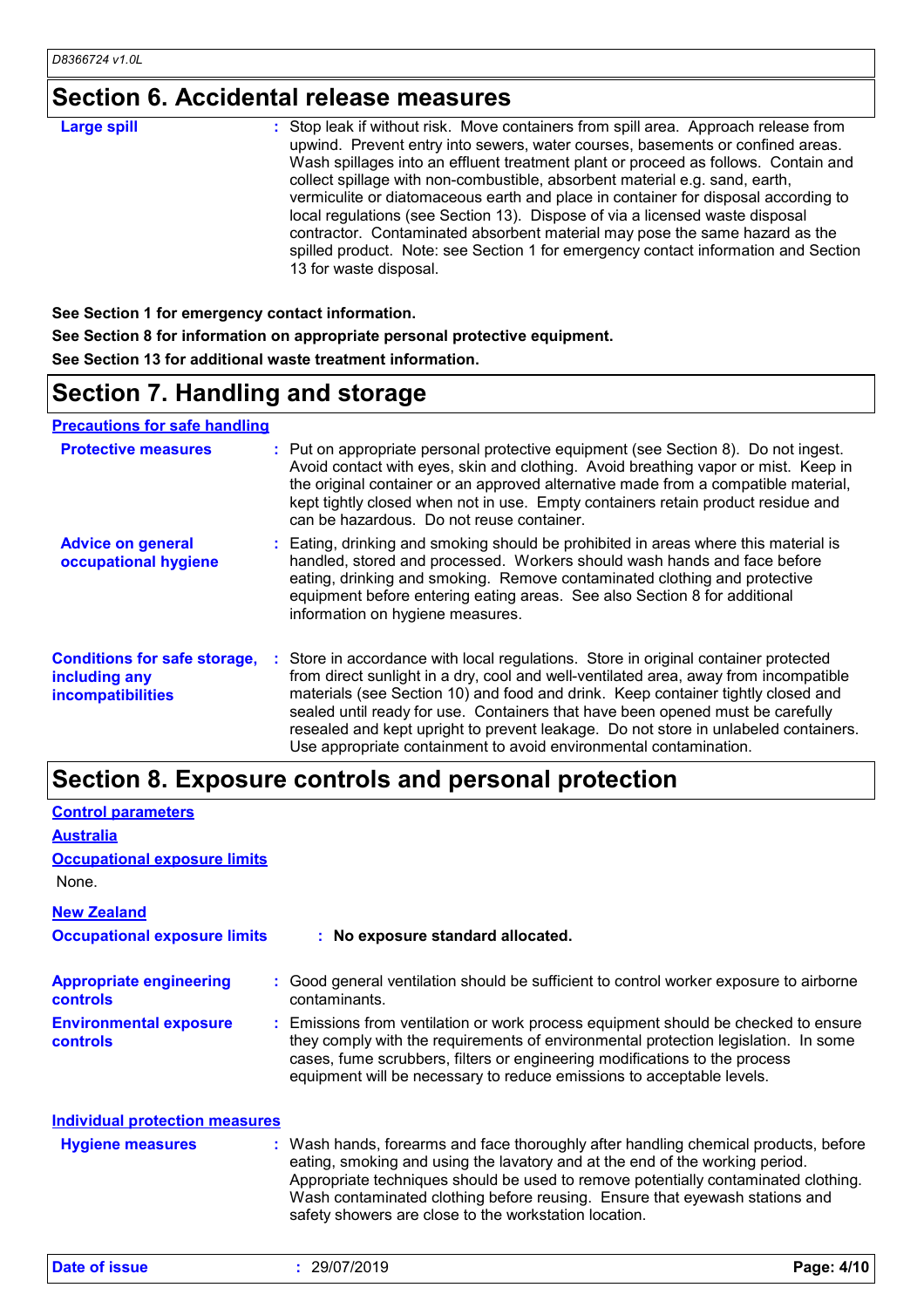# **Section 8. Exposure controls and personal protection**

| <b>Eye/face protection</b>    | : Safety eyewear complying with an approved standard should be used when a risk<br>assessment indicates this is necessary to avoid exposure to liquid splashes, mists,<br>gases or dusts. If contact is possible, the following protection should be worn,<br>unless the assessment indicates a higher degree of protection: chemical splash<br>goggles.                                                                 |
|-------------------------------|--------------------------------------------------------------------------------------------------------------------------------------------------------------------------------------------------------------------------------------------------------------------------------------------------------------------------------------------------------------------------------------------------------------------------|
| <b>Skin protection</b>        |                                                                                                                                                                                                                                                                                                                                                                                                                          |
| <b>Hand protection</b>        | : Considering the parameters specified by the glove manufacturer, check during use<br>that the gloves are still retaining their protective properties. It should be noted that<br>the time to breakthrough for any glove material may be different for different glove<br>manufacturers. In the case of mixtures, consisting of several substances, the<br>protection time of the gloves cannot be accurately estimated. |
| <b>Body protection</b>        | : Personal protective equipment for the body should be selected based on the task<br>being performed and the risks involved and should be approved by a specialist<br>before handling this product.                                                                                                                                                                                                                      |
| <b>Other skin protection</b>  | : Appropriate footwear and any additional skin protection measures should be<br>selected based on the task being performed and the risks involved and should be<br>approved by a specialist before handling this product.                                                                                                                                                                                                |
| <b>Respiratory protection</b> | : Based on the hazard and potential for exposure, select a respirator that meets the<br>appropriate standard or certification. Respirators must be used according to a<br>respiratory protection program to ensure proper fitting, training, and other important<br>aspects of use.                                                                                                                                      |

# **Section 9. Physical and chemical properties**

| <b>Appearance</b>                                 |                                                                      |
|---------------------------------------------------|----------------------------------------------------------------------|
| <b>Physical state</b>                             | : Liquid. [Clear]                                                    |
| <b>Color</b>                                      | $:$ Brown                                                            |
| Odor                                              | : Fresh pine like                                                    |
| <b>Odor threshold</b>                             | Not available.<br>к.                                                 |
| <b>Melting point</b>                              | Not available.                                                       |
| <b>Boiling point</b>                              | Not available.                                                       |
| <b>Flash point</b>                                | : Closed cup: >93.3°C (>199.9°F)                                     |
| <b>Evaporation rate</b>                           | Not available.                                                       |
| <b>Flammability (solid, gas)</b>                  | : Not available.                                                     |
| Lower and upper explosive<br>(flammable) limits   | : Not available.                                                     |
| <b>Vapor pressure</b>                             | $:$ Not available.                                                   |
| <b>Vapor density</b>                              | $:$ Not available.                                                   |
| <b>Relative density</b>                           | $: 1.003$ to 1.013                                                   |
| <b>Solubility</b>                                 | Easily soluble in the following materials: cold water and hot water. |
| <b>Solubility in water</b>                        | $:$ Not available.                                                   |
| <b>Partition coefficient: n-</b><br>octanol/water | $:$ Not available.                                                   |
| <b>Auto-ignition temperature</b>                  | $:$ Not available.                                                   |
| <b>Decomposition temperature</b>                  | $:$ Not available.                                                   |
| <b>Viscosity</b>                                  | $:$ Not available.                                                   |
| Flow time (ISO 2431)                              | : Not available.                                                     |
|                                                   |                                                                      |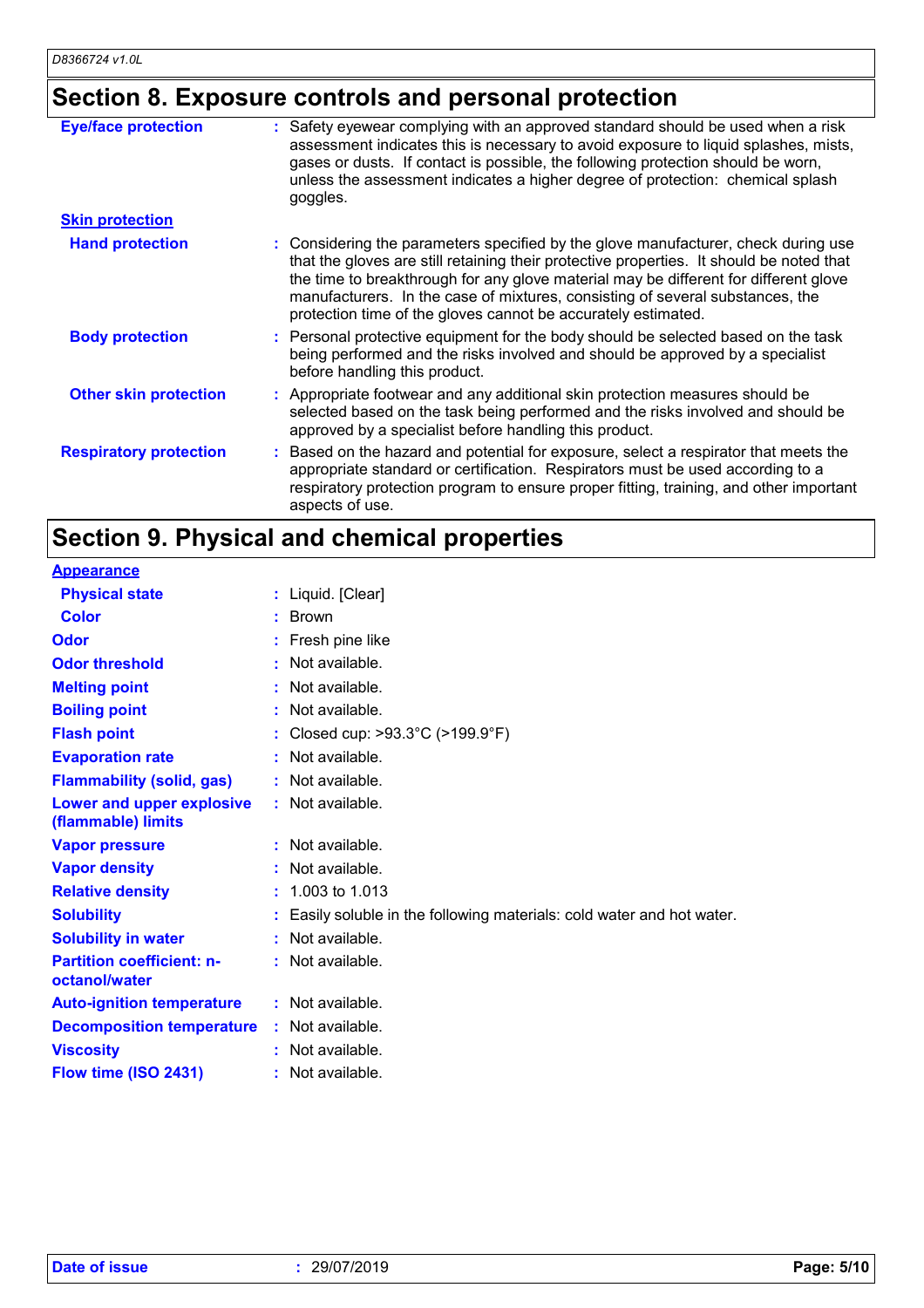### **Section 10. Stability and reactivity**

| <b>Reactivity</b>                            | : No specific test data related to reactivity available for this product or its ingredients.              |
|----------------------------------------------|-----------------------------------------------------------------------------------------------------------|
| <b>Chemical stability</b>                    | : The product is stable.                                                                                  |
| <b>Possibility of hazardous</b><br>reactions | : Under normal conditions of storage and use, hazardous reactions will not occur.                         |
| <b>Conditions to avoid</b>                   | : No specific data.                                                                                       |
| Incompatible materials                       | : No specific data.                                                                                       |
| <b>Hazardous decomposition</b><br>products   | : Under normal conditions of storage and use, hazardous decomposition products<br>should not be produced. |

### **Section 11. Toxicological information**

#### **Information on toxicological effects**

#### **Acute toxicity**

| <b>Product/ingredient name</b>                                                 | <b>Result</b> | <b>Species</b> | <b>Dose</b> | <b>Exposure</b> |
|--------------------------------------------------------------------------------|---------------|----------------|-------------|-----------------|
| quaternary ammonium<br>compounds, benzyl-<br>C8-18-alkyldimethyl,<br>chlorides | LD50 Dermal   | Rabbit         | 2848 mg/kg  |                 |
|                                                                                | LD50 Dermal   | Rabbit         | 3413 mg/kg  |                 |
|                                                                                | LD50 Oral     | Rat            | 344 mg/kg   |                 |
|                                                                                | LD50 Oral     | Rat            | 398 mg/kg   |                 |
| Terpineol                                                                      | LD50 Oral     | Rat            | 4300 mg/kg  |                 |

**Conclusion/Summary :** Based on available data, the classification criteria are not met.

#### **Irritation/Corrosion**

| <b>Product/ingredient name</b>                                                 | <b>Result</b>            | <b>Species</b>                       | <b>Score</b> | <b>Exposure</b>             | <b>Observation</b> |
|--------------------------------------------------------------------------------|--------------------------|--------------------------------------|--------------|-----------------------------|--------------------|
| quaternary ammonium<br>compounds, benzyl-<br>C8-18-alkyldimethyl,<br>chlorides | Skin - Severe irritant   | Rabbit                               |              | 25 milligrams               |                    |
| Terpineol                                                                      | Eyes - Mild irritant     | l Mammal -<br>species<br>unspecified |              | 12.5 Percent                |                    |
|                                                                                | Skin - Moderate irritant | l Rabbit                             |              | 24 hours 500<br>Imilligrams |                    |

**Conclusion/Summary**

**Skin Example 20 :** Based on Calculation Method: Causes skin irritation.

**Eyes :** Based on Calculation method: Causes serious eye irritation.

**Respiratory :** Based on available data, the classification criteria are not met.

**Sensitization** quaternary ammonium compounds, benzyl-C8-18-alkyldimethyl, chlorides skin Guinea pig Not sensitizing **Product/ingredient name Route of exposure Species Result** 

**Conclusion/Summary Skin Example 2018 :** Based on available data, the classification criteria are not met. **Respiratory :** Based on available data, the classification criteria are not met.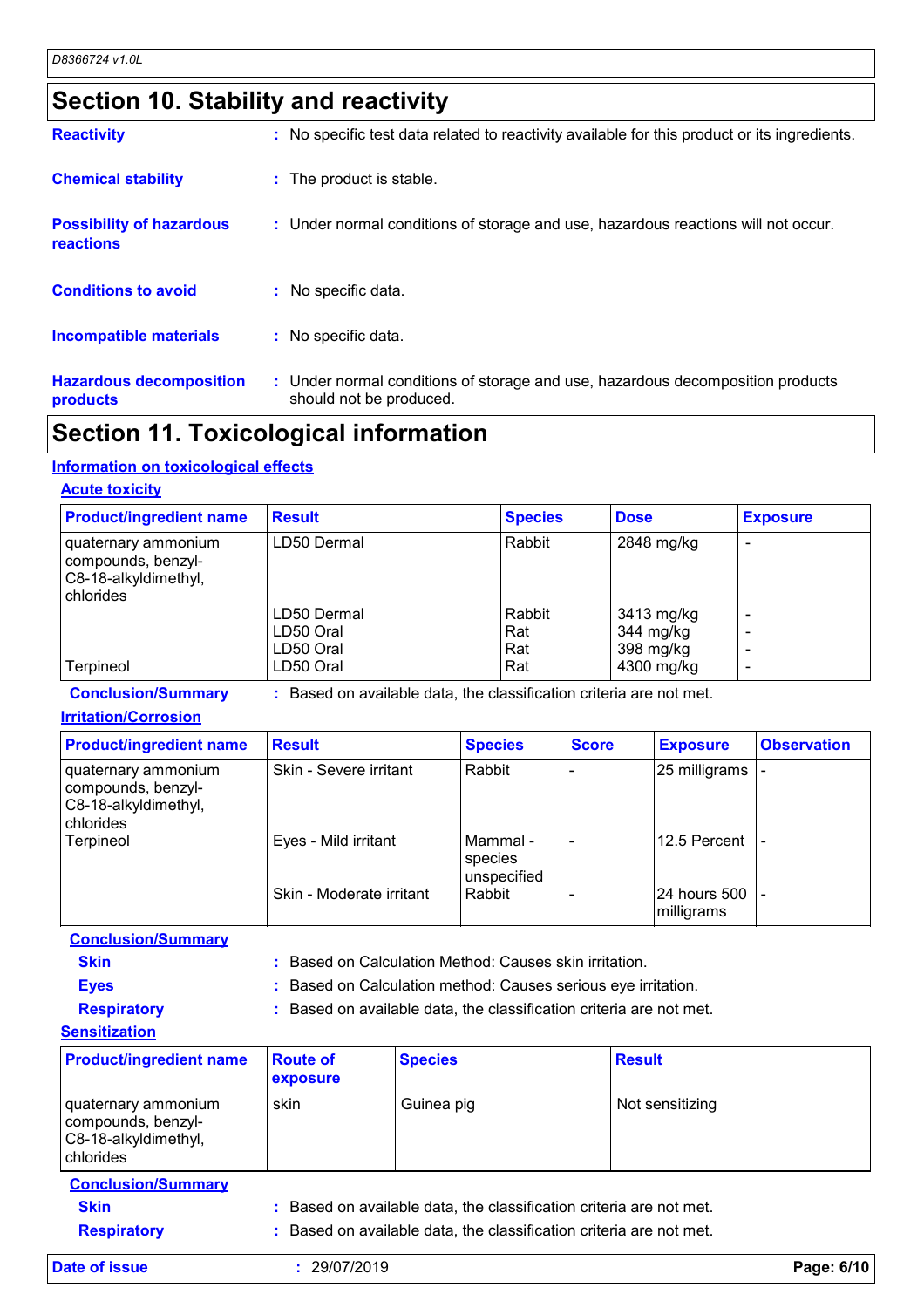# **Section 11. Toxicological information**

#### **Mutagenicity**

| <b>Product/ingredient name</b>                                                      | <b>Test</b>                                                                                | <b>Experiment</b>                                                   | <b>Result</b> |
|-------------------------------------------------------------------------------------|--------------------------------------------------------------------------------------------|---------------------------------------------------------------------|---------------|
| quaternary ammonium<br>compounds, benzyl-<br>C8-18-alkyldimethyl,<br>chlorides      | OECD 471 - Bacterial<br><b>Reverse Mutation Test</b>                                       | Experiment: In vitro<br>Subject: Bacteria                           | Negative      |
|                                                                                     | OECD 473 -<br>Mammalian<br>Chromosamal<br><b>Aberration Test</b>                           | Experiment: In vitro<br>Subject: Mammalian-Animal                   | Negative      |
|                                                                                     | OECD 476 -<br><b>Mammalian Cell Gene</b><br><b>Mutation Test</b>                           | Experiment: In vitro<br>Subject: Mammalian-Animal                   | Negative      |
| <b>Conclusion/Summary</b>                                                           |                                                                                            | : Based on available data, the classification criteria are not met. |               |
| <b>Carcinogen</b><br>Not available.                                                 |                                                                                            |                                                                     |               |
| <b>Conclusion/Summary</b><br><b>Reproduction toxicity</b><br>Not available.         |                                                                                            | : Based on available data, the classification criteria are not met. |               |
| <b>Conclusion/Summary</b><br><b>Teratogenicity</b><br>Not available.                |                                                                                            | : Based on available data, the classification criteria are not met. |               |
| <b>Conclusion/Summary</b>                                                           |                                                                                            | : Based on available data, the classification criteria are not met. |               |
| <b>Specific target organ toxicity (single exposure)</b>                             |                                                                                            |                                                                     |               |
| Not available.                                                                      |                                                                                            |                                                                     |               |
| <b>Specific target organ toxicity (repeated exposure)</b>                           |                                                                                            |                                                                     |               |
| Not available.                                                                      |                                                                                            |                                                                     |               |
| <b>Aspiration hazard</b><br>Not available.                                          |                                                                                            |                                                                     |               |
| <b>Information on the likely</b><br>routes of exposure                              | : Not available.                                                                           |                                                                     |               |
| <b>Potential acute health effects</b>                                               |                                                                                            |                                                                     |               |
| <b>Eye contact</b>                                                                  | : Causes serious eye irritation.                                                           |                                                                     |               |
| <b>Inhalation</b>                                                                   |                                                                                            | No known significant effects or critical hazards.                   |               |
| <b>Skin contact</b>                                                                 | Causes skin irritation.                                                                    |                                                                     |               |
| <b>Ingestion</b>                                                                    |                                                                                            | No known significant effects or critical hazards.                   |               |
| <b>Symptoms related to the physical, chemical and toxicological characteristics</b> |                                                                                            |                                                                     |               |
| <b>Eye contact</b>                                                                  | : Adverse symptoms may include the following:<br>pain or irritation<br>watering<br>redness |                                                                     |               |
| <b>Inhalation</b>                                                                   | No specific data.                                                                          |                                                                     |               |
| <b>Skin contact</b>                                                                 | : Adverse symptoms may include the following:<br>irritation<br>redness                     |                                                                     |               |
| <b>Ingestion</b>                                                                    | No specific data.                                                                          |                                                                     |               |
|                                                                                     |                                                                                            |                                                                     |               |

#### **Delayed and immediate effects and also chronic effects from short and long term exposure**

| Date of issue<br>29/07/2019 | 7/10<br>Page: |
|-----------------------------|---------------|
|-----------------------------|---------------|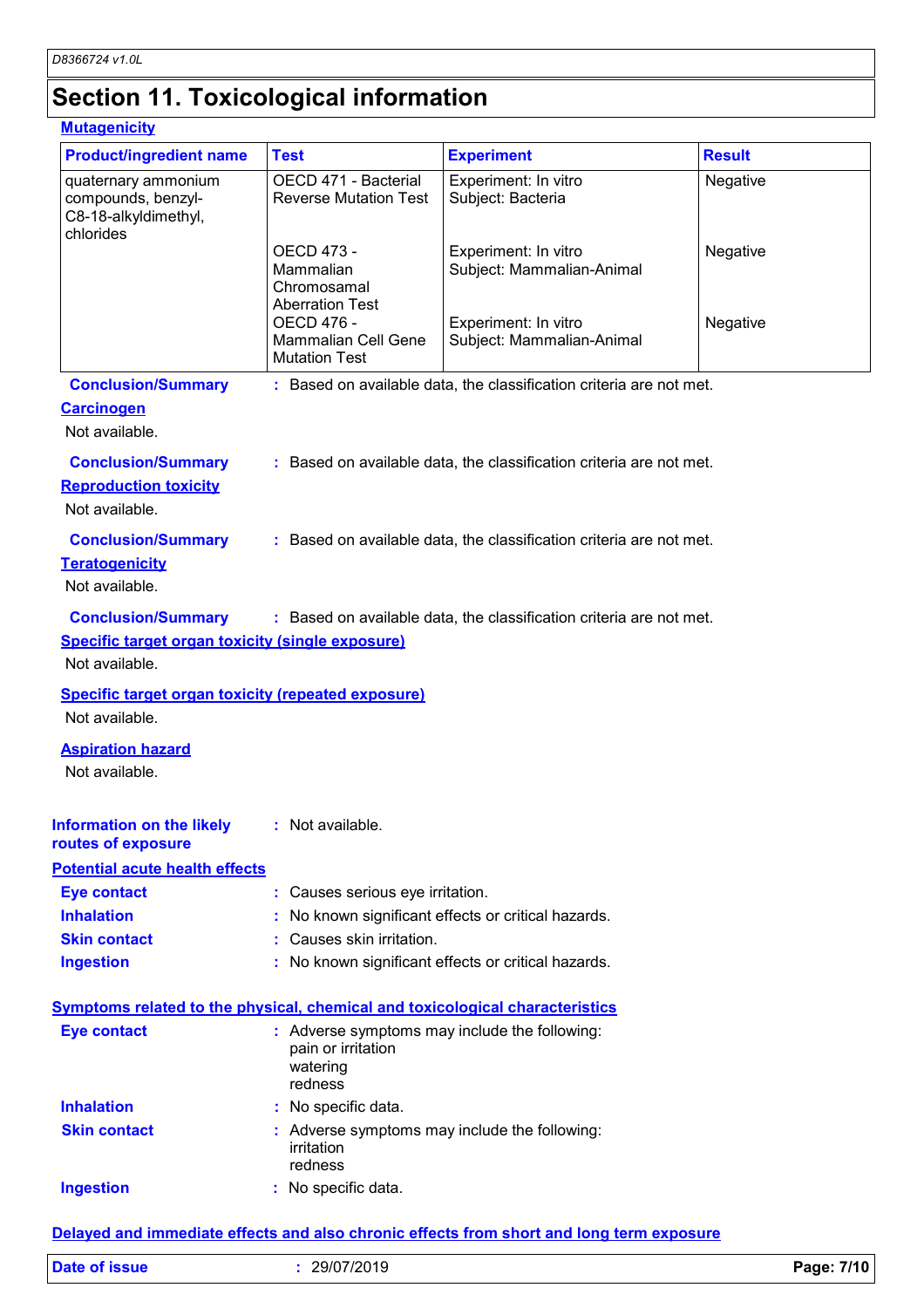### **Section 11. Toxicological information**

| <b>Short term exposure</b>                        |                                                                     |
|---------------------------------------------------|---------------------------------------------------------------------|
| <b>Potential immediate</b><br>effects             | $:$ Not available.                                                  |
| <b>Potential delayed effects : Not available.</b> |                                                                     |
| <b>Long term exposure</b>                         |                                                                     |
| <b>Potential immediate</b><br>effects             | $:$ Not available.                                                  |
| <b>Potential delayed effects : Not available.</b> |                                                                     |
| <b>Potential chronic health effects</b>           |                                                                     |
| Not available.                                    |                                                                     |
| <b>Conclusion/Summary</b>                         | : Based on available data, the classification criteria are not met. |
| <b>General</b>                                    | : No known significant effects or critical hazards.                 |
| <b>Carcinogenicity</b>                            | : No known significant effects or critical hazards.                 |
| <b>Mutagenicity</b>                               | : No known significant effects or critical hazards.                 |
| <b>Teratogenicity</b>                             | : No known significant effects or critical hazards.                 |
| <b>Developmental effects</b>                      | : No known significant effects or critical hazards.                 |
| <b>Fertility effects</b>                          | : No known significant effects or critical hazards.                 |

#### **Numerical measures of toxicity**

#### **Acute toxicity estimates**

**Toxicity**

| <b>Route</b> | <b>ATE value</b> |
|--------------|------------------|
| Oral         | 23271.3 mg/kg    |

### **Section 12. Ecological information**

| <b>Product/ingredient name</b>                                                 | <b>Result</b>                                            | <b>Species</b>                      | <b>Exposure</b>      |
|--------------------------------------------------------------------------------|----------------------------------------------------------|-------------------------------------|----------------------|
| quaternary ammonium<br>compounds, benzyl-<br>C8-18-alkyldimethyl,<br>chlorides | Acute EC50 0.016 mg/l                                    | Daphnia                             | 48 hours             |
|                                                                                | Acute LC50 64 ppb Fresh water<br>Chronic EC10 0.009 mg/l | Fish - Oncorhynchus mykiss<br>Algae | 96 hours<br>72 hours |

#### **Persistence and degradability**

**Conclusion/Summary :** The surfactant(s) contained in this preparation complies (comply) with the biodegradability criteria as laid down in Regulation (EC) No.648/2004 on detergents. Data to support this assertion are held at the disposal of the competent authorities of the Member States and will be made available to them, at their direct request or at the request of a detergent manufacturer.

| <b>Product/ingredient name</b>                                                     | <b>Aquatic half-life</b> | <b>Photolysis</b> | <b>Biodegradability</b> |
|------------------------------------------------------------------------------------|--------------------------|-------------------|-------------------------|
| I quaternary ammonium<br>compounds, benzyl-<br>C8-18-alkyldimethyl,<br>I chlorides |                          |                   | <b>Readily</b>          |

#### **Bioaccumulative potential**

Not available.

**Date of issue :** 29/07/2019 **Page: 8/10**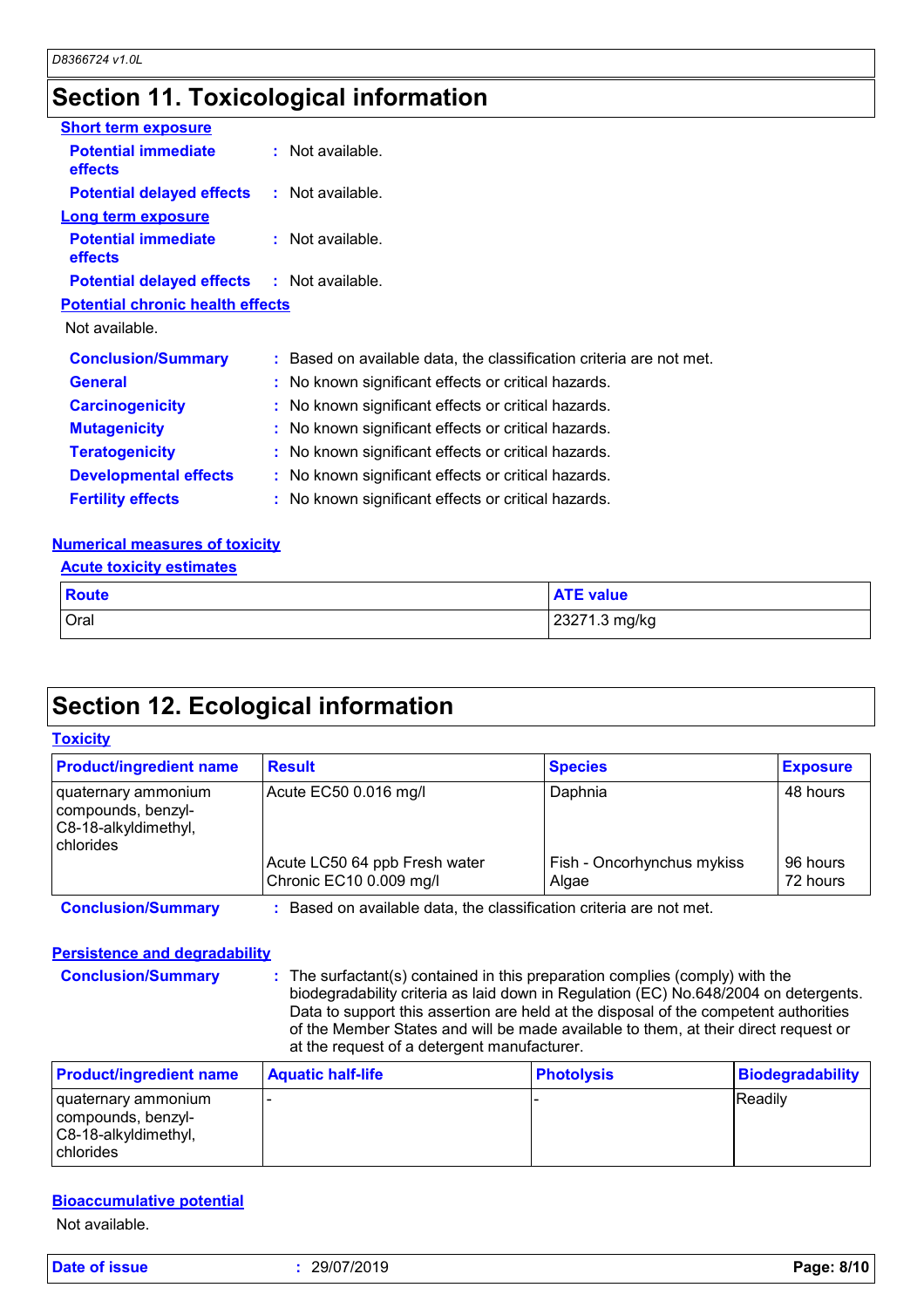## **Section 12. Ecological information**

#### **Mobility in soil**

| <b>Soil/water partition</b> | $:$ Not available. |
|-----------------------------|--------------------|
| <b>coefficient (Koc)</b>    |                    |

**Other adverse effects** : No known significant effects or critical hazards.

# **Section 13. Disposal considerations**

| <b>Disposal methods</b> | : The generation of waste should be avoided or minimized wherever possible.<br>Disposal of this product, solutions and any by-products should at all times comply<br>with the requirements of environmental protection and waste disposal legislation<br>and any regional local authority requirements. Dispose of surplus and non-<br>recyclable products via a licensed waste disposal contractor. Waste should not be<br>disposed of untreated to the sewer unless fully compliant with the requirements of<br>all authorities with jurisdiction. Waste packaging should be recycled. Incineration or<br>landfill should only be considered when recycling is not feasible. This material and<br>its container must be disposed of in a safe way. Care should be taken when<br>handling emptied containers that have not been cleaned or rinsed out. Empty<br>containers or liners may retain some product residues. Avoid dispersal of spilled |
|-------------------------|----------------------------------------------------------------------------------------------------------------------------------------------------------------------------------------------------------------------------------------------------------------------------------------------------------------------------------------------------------------------------------------------------------------------------------------------------------------------------------------------------------------------------------------------------------------------------------------------------------------------------------------------------------------------------------------------------------------------------------------------------------------------------------------------------------------------------------------------------------------------------------------------------------------------------------------------------|
|                         | material and runoff and contact with soil, waterways, drains and sewers.                                                                                                                                                                                                                                                                                                                                                                                                                                                                                                                                                                                                                                                                                                                                                                                                                                                                           |

### **Section 14. Transport information**

|                                      | <b>ADG</b>               | <b>ADR/RID</b> | <b>IMDG</b>              | <b>IATA</b>    |
|--------------------------------------|--------------------------|----------------|--------------------------|----------------|
| <b>UN number</b>                     | Not regulated.           | Not regulated. | Not regulated.           | Not regulated. |
| <b>UN proper</b><br>shipping name    |                          |                |                          |                |
| <b>Transport hazard</b><br>class(es) | $\overline{\phantom{a}}$ |                | $\overline{\phantom{0}}$ |                |
| <b>Packing group</b>                 | $\overline{\phantom{a}}$ |                |                          |                |
| <b>Environmental</b><br>hazards      | No.                      | No.            | No.                      | No.            |

**Special precautions for user Transport within user's premises:** always transport in closed containers that are **:** upright and secure. Ensure that persons transporting the product know what to do in the event of an accident or spillage.

**Transport in bulk according to Annex II of MARPOL and the IBC Code :** Not available.

|  |  | <b>Section 15. Regulatory information</b> |  |
|--|--|-------------------------------------------|--|
|--|--|-------------------------------------------|--|

| <b>Standard Uniform Schedule of Medicine and Poisons</b>               |                                          |            |  |  |  |  |  |
|------------------------------------------------------------------------|------------------------------------------|------------|--|--|--|--|--|
| Not scheduled                                                          |                                          |            |  |  |  |  |  |
| <b>Model Work Health and Safety Regulations - Scheduled Substances</b> |                                          |            |  |  |  |  |  |
| No listed substance                                                    |                                          |            |  |  |  |  |  |
| <b>Australia inventory (AICS)</b>                                      | : All components are listed or exempted. |            |  |  |  |  |  |
| <b>New Zealand Inventory of</b><br><b>Chemicals (NZIoC)</b>            | : All components are listed or exempted. |            |  |  |  |  |  |
| <b>HSNO Group Standard</b>                                             | : Cleaning Products (Subsidiary Hazard)  |            |  |  |  |  |  |
| Date of issue                                                          | 29/07/2019                               | Page: 9/10 |  |  |  |  |  |